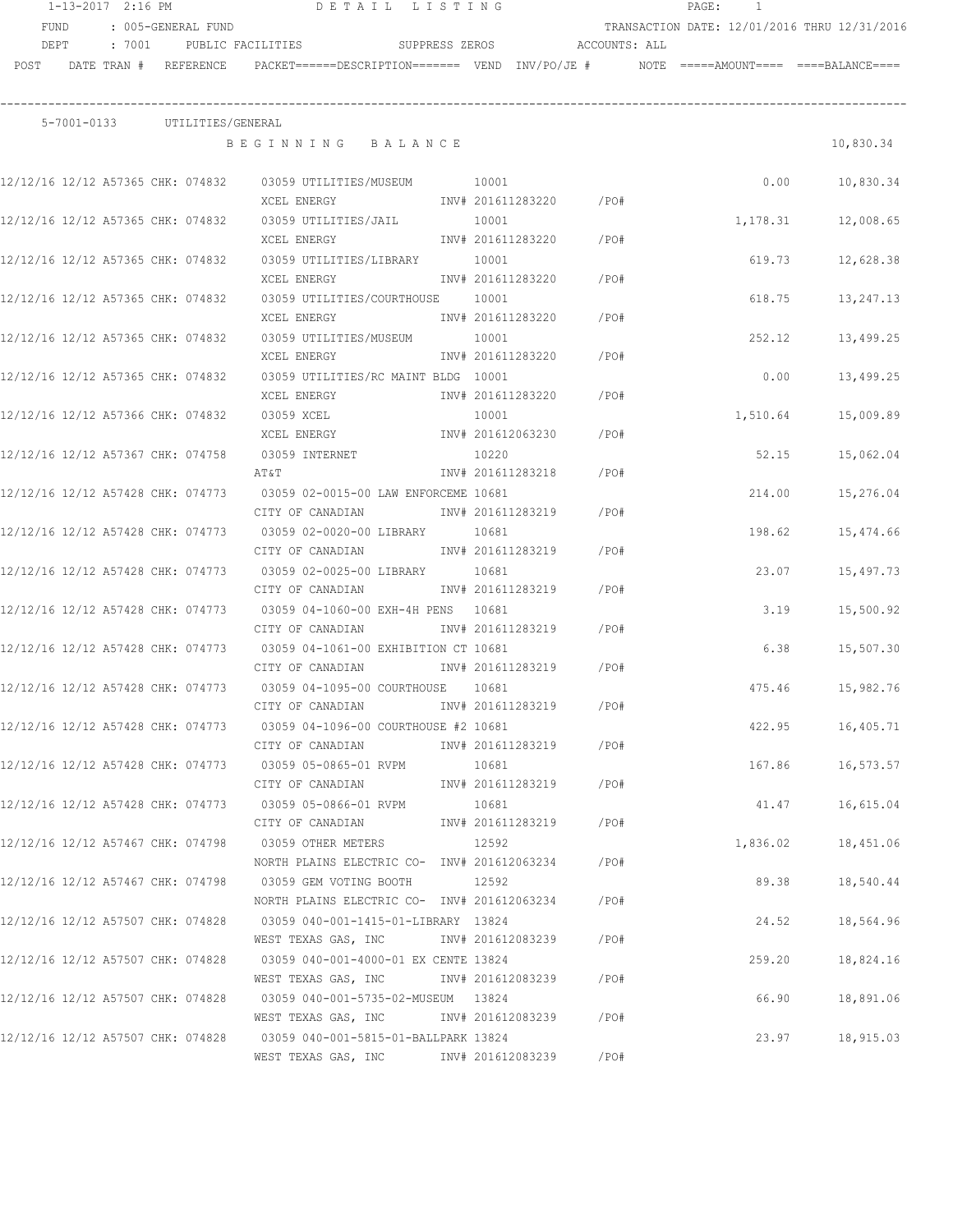|            | 1-13-2017 2:16 PM |                               | DETAIL LISTING                                                                                                                 |                               |           |           |                        |      | PAGE:<br>-2                                  |                 |
|------------|-------------------|-------------------------------|--------------------------------------------------------------------------------------------------------------------------------|-------------------------------|-----------|-----------|------------------------|------|----------------------------------------------|-----------------|
| FUND       |                   | : 005-GENERAL FUND            |                                                                                                                                |                               |           |           |                        |      | TRANSACTION DATE: 12/01/2016 THRU 12/31/2016 |                 |
|            |                   |                               | DEPT : 7001 PUBLIC FACILITIES SUPPRESS ZEROS ACCOUNTS: ALL                                                                     |                               |           |           |                        |      |                                              |                 |
|            |                   |                               | POST DATE TRAN # REFERENCE PACKET======DESCRIPTION======= VEND INV/PO/JE # NOTE =====AMOUNT==== ====BALANCE====                |                               |           |           |                        |      |                                              |                 |
|            |                   | 5-7001-0133 UTILITIES/GENERAL |                                                                                                                                | $\star$ ( CONTINUED ) $\star$ |           |           |                        |      |                                              |                 |
|            |                   |                               | 12/12/16 12/12 A57507 CHK: 074828 03059 040-001-5810-01-PAVILION 13824                                                         |                               |           |           |                        |      | 45.70                                        | 18,960.73       |
|            |                   |                               | WEST TEXAS GAS, INC MOV# 201612083239 / PO#<br>12/12/16 12/12 A57507 CHK: 074828 03059 040-001-1405-01 COURTHOU 13824          |                               |           |           |                        |      | 25.06                                        | 18,985.79       |
|            |                   |                               | WEST TEXAS GAS, INC MONTH 201612083239 / PO#                                                                                   |                               |           |           |                        |      |                                              |                 |
|            |                   |                               | 12/12/16 12/12 A57507 CHK: 074828 03059 040-013-0045-00 CFD MAIN 13824                                                         |                               |           |           |                        |      | 73.40                                        | 19,059.19       |
|            |                   |                               | WEST TEXAS GAS, INC        INV# 201612083239     /PO#<br>12/27/16 1/09 A57942 CHK: 074968 03079 040-001-1415-01-LIBRARY 13824  |                               |           |           |                        |      | 179.61                                       | 19,238.80       |
|            |                   |                               | WEST TEXAS GAS, INC MONTH 201701093268 / PO#                                                                                   |                               |           |           |                        |      |                                              |                 |
|            |                   |                               | 12/27/16 1/09 A57942 CHK: 074968 03079 040-001-4000-01 EX CENTE 13824                                                          |                               |           |           |                        |      | 1,208.21                                     | 20,447.01       |
|            |                   |                               | WEST TEXAS GAS, INC METALLY 101701093268 / PO#<br>12/27/16 1/09 A57942 CHK: 074968 03079 040-001-5735-02-MUSEUM 13824          |                               |           |           |                        |      | 225.25                                       | 20,672.26       |
|            |                   |                               | WEST TEXAS GAS, INC MONTH 201701093268 / PO#                                                                                   |                               |           |           |                        |      |                                              |                 |
|            |                   |                               | 12/27/16 1/09 A57942 CHK: 074968 03079 040-001-5815-01-BALLPARK 13824<br>WEST TEXAS GAS, INC        INV# 201701093268     /PO# |                               |           |           |                        |      | 23.41                                        | 20,695.67       |
|            |                   |                               | 12/27/16 1/09 A57942 CHK: 074968 03079 040-001-5810-01-PAVILION 13824                                                          |                               |           |           |                        |      | 108.76                                       | 20,804.43       |
|            |                   |                               | WEST TEXAS GAS, INC       INV# 201701093268     /PO#                                                                           |                               |           |           |                        |      |                                              |                 |
|            |                   |                               | 12/27/16 1/09 A57942 CHK: 074968 03079 040-001-1405-01 COURTHOU 13824<br>WEST TEXAS GAS, INC        INV# 201701093268     /PO# |                               |           |           |                        |      | 431.93                                       | 21,236.36       |
|            |                   |                               | 12/27/16 1/09 A57942 CHK: 074968 03079 040-013-0045-00 CFD MAIN 13824                                                          |                               |           |           |                        |      | 189.29                                       | 21,425.65       |
|            |                   |                               | WEST TEXAS GAS, INC MONTH 201701093268 / PO#                                                                                   |                               |           |           |                        |      |                                              |                 |
|            |                   |                               | 12/28/16 12/28 A57729 CHK: 074873 03091 INTERNET<br>AT&T                                                                       |                               | 10220     |           | INV# 201612273257 /PO# |      |                                              | 61.95 21,487.60 |
|            |                   |                               | $\equiv$ ============ DECEMBER ACTIVITY DB:                                                                                    |                               |           |           | 10,657.26 CR: 0.00     |      | 10,657.26                                    |                 |
|            |                   |                               | ============ ACCOUNT TOTAL DB: 10,657.26 CR: 0.00                                                                              |                               |           |           |                        |      |                                              |                 |
|            |                   | 5-7016-0133 UTILITIES         |                                                                                                                                |                               |           |           |                        |      |                                              |                 |
|            |                   |                               | BEGINNING BALANCE                                                                                                              |                               |           |           |                        |      |                                              | 12.74           |
| DEPT: 7016 | CEMETERY          |                               |                                                                                                                                |                               |           |           |                        |      |                                              |                 |
|            |                   |                               | 12/12/16 12/12 A57365 CHK: 074832 03059 UTILITIES/CEMETERY 10001                                                               |                               |           |           |                        |      | 12.74                                        | 25.48           |
|            |                   |                               | XCEL ENERGY                                                                                                                    |                               |           |           | INV# 201611283220 /PO# |      |                                              |                 |
|            |                   | --------------                | DECEMBER ACTIVITY DB:                                                                                                          |                               | 12.74 CR: |           |                        | 0.00 | 12.74                                        |                 |
|            |                   |                               | $\equiv$ ============ ACCOUNT TOTAL                                                                                            | DB:                           |           | 12.74 CR: |                        | 0.00 |                                              |                 |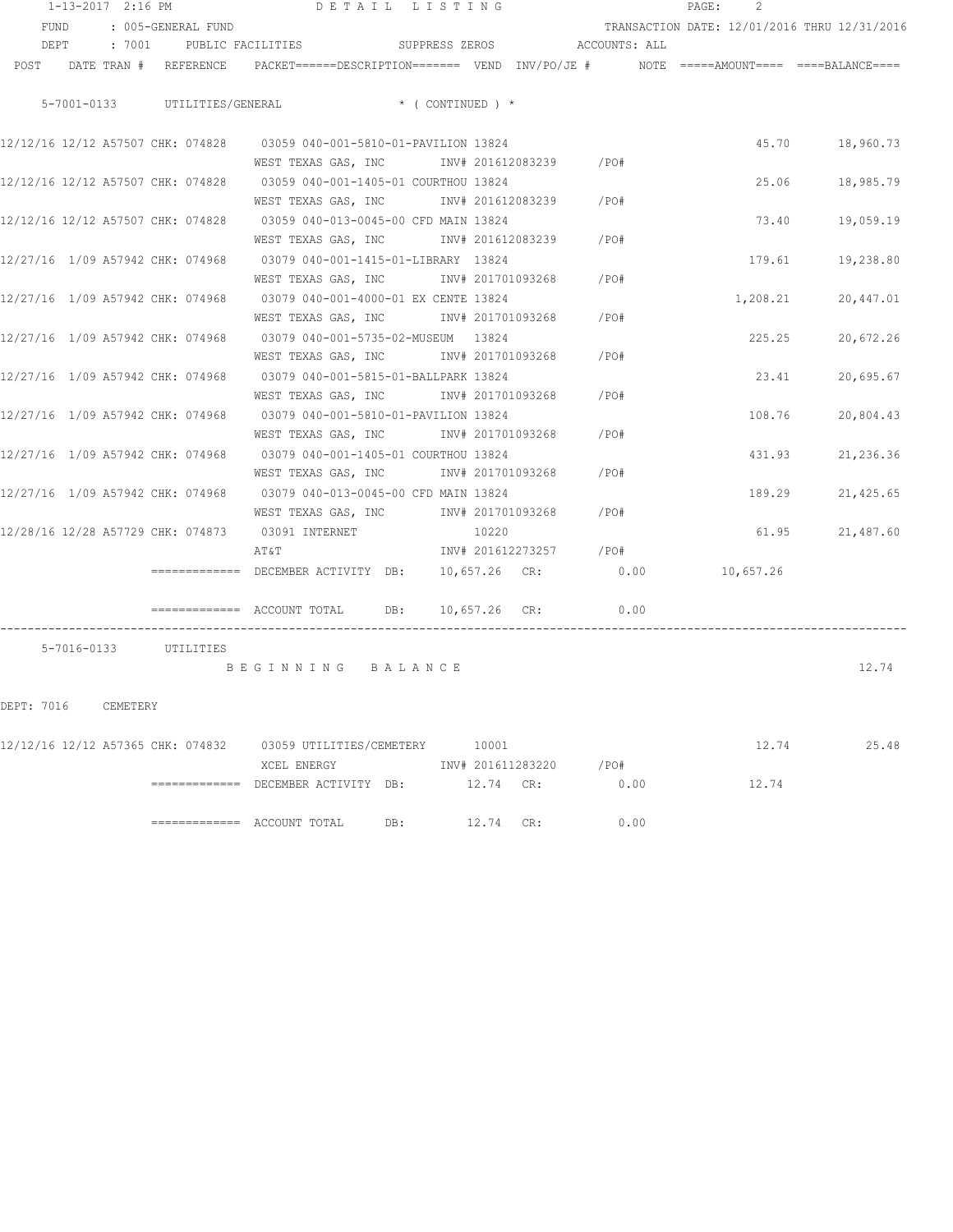| 1-13-2017 2:16 PM<br>FUND : 005-GENERAL FUND<br>DEPT : 7016 CEMETERY |                               |  |                             | DETAIL LISTING                                                                                                                |                              |      | PAGE: 3                                      |                 |  |  |  |
|----------------------------------------------------------------------|-------------------------------|--|-----------------------------|-------------------------------------------------------------------------------------------------------------------------------|------------------------------|------|----------------------------------------------|-----------------|--|--|--|
|                                                                      |                               |  |                             |                                                                                                                               |                              |      | TRANSACTION DATE: 12/01/2016 THRU 12/31/2016 |                 |  |  |  |
|                                                                      |                               |  |                             |                                                                                                                               | SUPPRESS ZEROS ACCOUNTS: ALL |      |                                              |                 |  |  |  |
|                                                                      |                               |  |                             | POST DATE TRAN # REFERENCE PACKET======DESCRIPTION======= VEND INV/PO/JE # NOTE =====AMOUNT==== ====BALANCE====               |                              |      |                                              |                 |  |  |  |
|                                                                      |                               |  |                             | *-*-*-*-*-*-*-*-*-*-*-*-*-          000 ERRORS IN THIS REPORT!               *-*-*-*-*-*-*-*-*-*-*-*                          |                              |      |                                              |                 |  |  |  |
|                                                                      |                               |  |                             | ** REPORT TOTALS ** --- DEBITS --- -- -- CREDITS ---                                                                          |                              |      |                                              |                 |  |  |  |
|                                                                      |                               |  |                             | BEGINNING BALANCES:                                                                                                           | 10,843.08                    | 0.00 |                                              |                 |  |  |  |
|                                                                      |                               |  |                             | REPORTED ACTIVITY:                                                                                                            | 10,670.00                    | 0.00 |                                              |                 |  |  |  |
|                                                                      |                               |  |                             | ENDING BALANCES:                                                                                                              | 21,513.08                    | 0.00 |                                              |                 |  |  |  |
|                                                                      |                               |  |                             | TOTAL FUND ENDING BALANCE:                                                                                                    | 21,513.08                    |      |                                              |                 |  |  |  |
|                                                                      | FUND: 010-AIRPORT             |  |                             |                                                                                                                               |                              |      |                                              |                 |  |  |  |
|                                                                      |                               |  | 5-7010-0133 UTILITIES       |                                                                                                                               |                              |      |                                              |                 |  |  |  |
|                                                                      |                               |  |                             | BEGINNING BALANCE                                                                                                             |                              |      |                                              | 586.16          |  |  |  |
|                                                                      | DEPT: 7010 AIRPORT            |  |                             |                                                                                                                               |                              |      |                                              |                 |  |  |  |
|                                                                      |                               |  |                             | 12/12/16 12/12 A57358 CHK: 001118 03060 NORTH PLAINS ELECTRIC CO 12592                                                        |                              |      |                                              | 512.59 1,098.75 |  |  |  |
|                                                                      |                               |  |                             | NORTH PLAINS ELECTRIC CO- INV# 201612063235 / PO#<br>============= DECEMBER ACTIVITY DB: 512.59 CR:                           |                              | 0.00 | 512.59                                       |                 |  |  |  |
|                                                                      |                               |  |                             | ============= ACCOUNT TOTAL DB: 512.59 CR:                                                                                    |                              | 0.00 |                                              |                 |  |  |  |
|                                                                      |                               |  |                             | 000 ERRORS IN THIS REPORT! *-*-*-*-*-*-*-*-*-*-*-*-*-*-                                                                       |                              |      |                                              |                 |  |  |  |
|                                                                      |                               |  |                             |                                                                                                                               |                              |      |                                              |                 |  |  |  |
|                                                                      |                               |  |                             | ** REPORT TOTALS ** --- DEBITS --- -- -- CREDITS ---                                                                          |                              |      |                                              |                 |  |  |  |
|                                                                      |                               |  |                             | BEGINNING BALANCES:                                                                                                           | 586.16                       | 0.00 |                                              |                 |  |  |  |
|                                                                      |                               |  |                             | REPORTED ACTIVITY:                                                                                                            | 512.59                       | 0.00 |                                              |                 |  |  |  |
|                                                                      |                               |  |                             | ENDING BALANCES:                                                                                                              | 1,098.75                     | 0.00 |                                              |                 |  |  |  |
|                                                                      |                               |  |                             | TOTAL FUND ENDING BALANCE:                                                                                                    | 1,098.75                     |      |                                              |                 |  |  |  |
|                                                                      | FUND: 011-ROAD & BRIDGE PCT 1 |  |                             |                                                                                                                               |                              |      |                                              |                 |  |  |  |
|                                                                      |                               |  | 5-4011-0133 UTILITIES/PCT 1 | BEGINNING BALANCE                                                                                                             |                              |      |                                              |                 |  |  |  |
|                                                                      |                               |  |                             |                                                                                                                               |                              |      |                                              | 116.74          |  |  |  |
|                                                                      |                               |  | DEPT: 4011 ROAD & BRIDGE 1  |                                                                                                                               |                              |      |                                              |                 |  |  |  |
|                                                                      |                               |  |                             | 12/12/16 12/12 A57467 CHK: 074798 03059 PCT 1 12592                                                                           |                              |      |                                              | 151.30 268.04   |  |  |  |
|                                                                      |                               |  |                             | NORTH PLAINS ELECTRIC CO- $1$ NV# 201612063234 /PO#<br>12/12/16 12/12 A57507 CHK: 074828 03059 040-001-3995-01-PCT 1 BA 13824 |                              |      |                                              | 76.67<br>344.71 |  |  |  |
|                                                                      |                               |  |                             | WEST TEXAS GAS, INC        INV# 201612083239     /PO#                                                                         |                              |      |                                              |                 |  |  |  |
|                                                                      |                               |  |                             | 12/27/16 1/09 A57942 CHK: 074968 03079 040-001-3995-01-PCT 1 BA 13824                                                         |                              |      | 216.67                                       | 561.38          |  |  |  |
|                                                                      |                               |  |                             | WEST TEXAS GAS, INC     INV# 201701093268   /PO#                                                                              |                              |      |                                              |                 |  |  |  |
|                                                                      |                               |  |                             | $\texttt{-----} \texttt{-----}$ DECEMBER ACTIVITY DB: $444.64$ CR:                                                            |                              | 0.00 | 444.64                                       |                 |  |  |  |
|                                                                      |                               |  |                             |                                                                                                                               | 444.64 CR:                   | 0.00 |                                              |                 |  |  |  |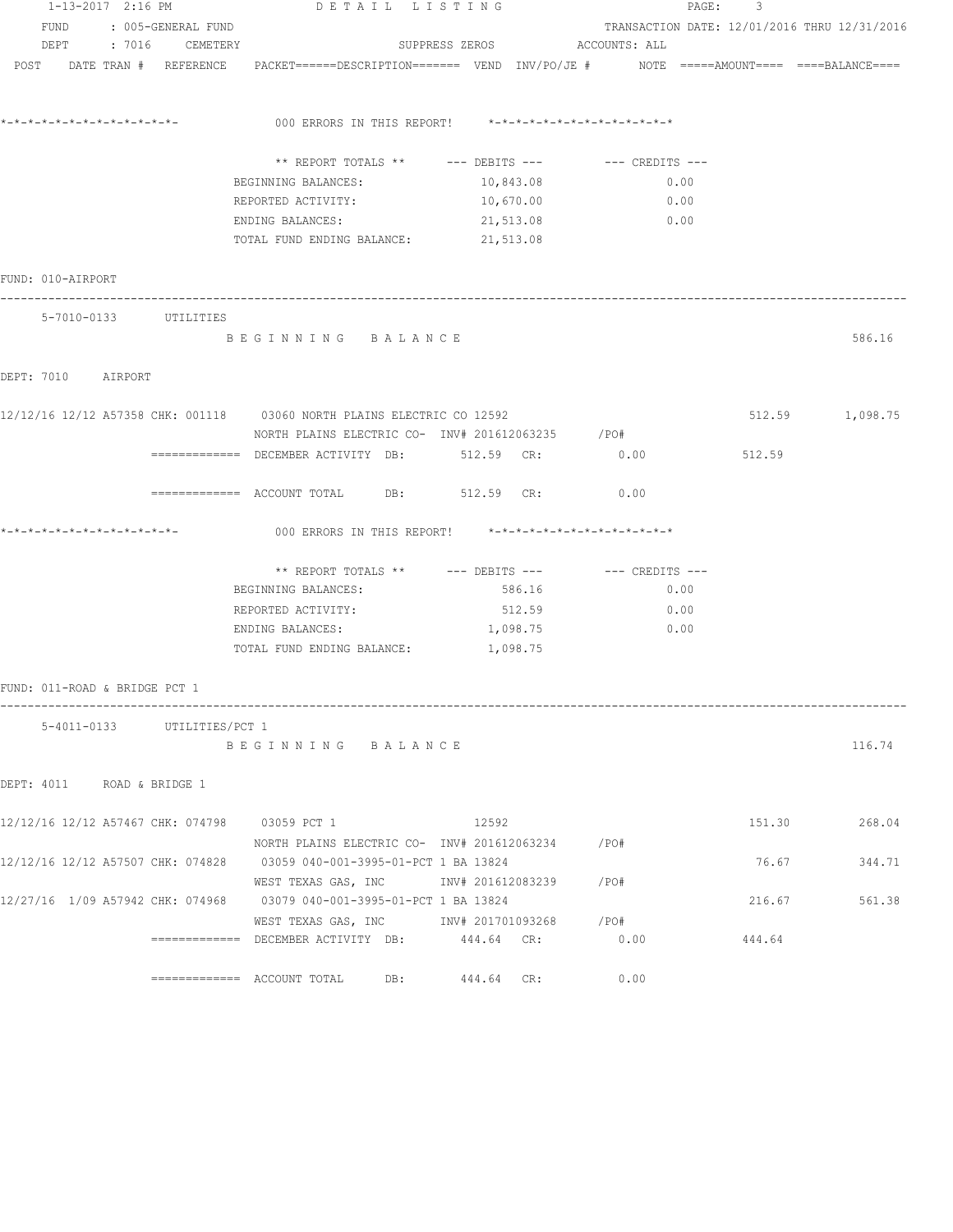|                               | 1-13-2017 2:16 PM |                                | DETAIL LISTING                                                                                                  |            |        |                                                      | PAGE: 4 |                                              |  |  |  |
|-------------------------------|-------------------|--------------------------------|-----------------------------------------------------------------------------------------------------------------|------------|--------|------------------------------------------------------|---------|----------------------------------------------|--|--|--|
|                               |                   | FUND : 011-ROAD & BRIDGE PCT 1 |                                                                                                                 |            |        |                                                      |         | TRANSACTION DATE: 12/01/2016 THRU 12/31/2016 |  |  |  |
|                               |                   |                                | DEPT : 4011 ROAD & BRIDGE 1 SUPPRESS ZEROS ACCOUNTS: ALL                                                        |            |        |                                                      |         |                                              |  |  |  |
|                               |                   |                                | POST DATE TRAN # REFERENCE PACKET======DESCRIPTION======= VEND INV/PO/JE # NOTE =====AMOUNT==== ====BALANCE==== |            |        |                                                      |         |                                              |  |  |  |
|                               |                   |                                | 000 ERRORS IN THIS REPORT! $*-*-*-*-*-*-*-*-*-*-*-*-*-*-*$                                                      |            |        |                                                      |         |                                              |  |  |  |
|                               |                   |                                |                                                                                                                 |            |        |                                                      |         |                                              |  |  |  |
|                               |                   |                                |                                                                                                                 |            |        | ** REPORT TOTALS ** --- DEBITS --- -- -- CREDITS --- |         |                                              |  |  |  |
|                               |                   |                                | BEGINNING BALANCES:                                                                                             |            | 116.74 | 0.00                                                 |         |                                              |  |  |  |
|                               |                   |                                | REPORTED ACTIVITY:                                                                                              |            | 444.64 | 0.00                                                 |         |                                              |  |  |  |
|                               |                   |                                | ENDING BALANCES:                                                                                                |            | 561.38 | 0.00                                                 |         |                                              |  |  |  |
|                               |                   |                                | TOTAL FUND ENDING BALANCE: 561.38                                                                               |            |        |                                                      |         |                                              |  |  |  |
| FUND: 012-ROAD & BRIDGE PCT 2 |                   |                                |                                                                                                                 |            |        |                                                      |         |                                              |  |  |  |
|                               |                   | 5-4012-0133 UTILITIES/PCT 2    |                                                                                                                 |            |        |                                                      |         |                                              |  |  |  |
|                               |                   |                                | BEGINNING BALANCE                                                                                               |            |        |                                                      |         | 163.08                                       |  |  |  |
| DEPT: 4012 ROAD & BRIDGE 2    |                   |                                |                                                                                                                 |            |        |                                                      |         |                                              |  |  |  |
|                               |                   |                                | 12/12/16 12/12 A57467 CHK: 074798 03059 PCT 2                                                                   | 12592      |        |                                                      |         | 92.16 255.24                                 |  |  |  |
|                               |                   |                                | NORTH PLAINS ELECTRIC CO- INV# 201612063234 / PO#                                                               |            |        |                                                      |         |                                              |  |  |  |
|                               |                   |                                | ============ DECEMBER ACTIVITY DB: 92.16 CR: 0.00                                                               |            |        |                                                      | 92.16   |                                              |  |  |  |
|                               |                   |                                | ============ ACCOUNT TOTAL DB: 92.16 CR: 0.00                                                                   |            |        |                                                      |         |                                              |  |  |  |
|                               |                   |                                | *-*-*-*-*-*-*-*-*-*-*-*-*-           000 ERRORS IN THIS REPORT!    *-*-*-*-*-*-*-*-*-*-*-*-*                    |            |        |                                                      |         |                                              |  |  |  |
|                               |                   |                                |                                                                                                                 |            |        | ** REPORT TOTALS ** --- DEBITS --- -- -- CREDITS --- |         |                                              |  |  |  |
|                               |                   |                                | BEGINNING BALANCES:                                                                                             |            | 163.08 | 0.00                                                 |         |                                              |  |  |  |
|                               |                   |                                | REPORTED ACTIVITY:                                                                                              |            | 92.16  | 0.00                                                 |         |                                              |  |  |  |
|                               |                   |                                | ENDING BALANCES:                                                                                                |            | 255.24 | 0.00                                                 |         |                                              |  |  |  |
|                               |                   |                                | TOTAL FUND ENDING BALANCE: 255.24                                                                               |            |        |                                                      |         |                                              |  |  |  |
| FUND: 013-ROAD & BRIDGE PCT 3 |                   |                                |                                                                                                                 |            |        |                                                      |         |                                              |  |  |  |
|                               |                   | 5-4013-0133 UTILITIES/PCT 3    |                                                                                                                 |            |        |                                                      |         |                                              |  |  |  |
|                               |                   |                                | BEGINNING BALANCE                                                                                               |            |        |                                                      |         | 131.26                                       |  |  |  |
| DEPT: 4013 ROAD & BRIDGE 3    |                   |                                |                                                                                                                 |            |        |                                                      |         |                                              |  |  |  |
|                               |                   |                                | 12/12/16 12/12 A57467 CHK: 074798 03059 PCT 3                                                                   | 12592      |        |                                                      | 109.04  | 240.30                                       |  |  |  |
|                               |                   |                                | NORTH PLAINS ELECTRIC CO- INV# 201612063234 / PO#                                                               |            |        |                                                      |         |                                              |  |  |  |
|                               |                   |                                | ============ DECEMBER ACTIVITY DB: 109.04 CR:                                                                   |            |        | 0.00                                                 | 109.04  |                                              |  |  |  |
|                               |                   |                                |                                                                                                                 | 109.04 CR: |        | 0.00                                                 |         |                                              |  |  |  |